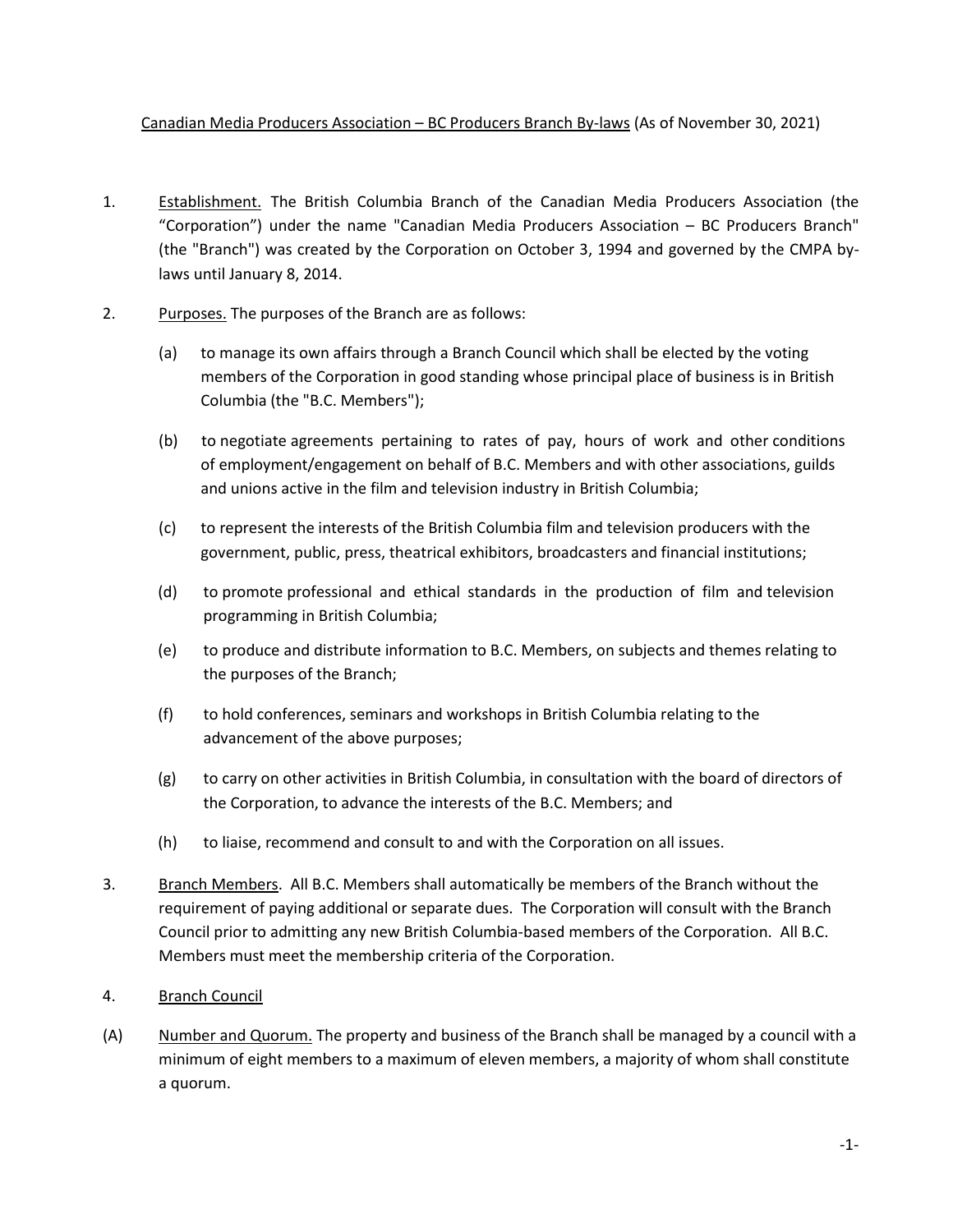- (B) Composition. The Branch Council shall be composed in accordance with the provisions of this section.
	- (a) Of the eight to eleven Branch Council Members, there shall be elected at the first meeting of the council:
		- (i) a Chairperson;
		- (ii) a Vice-Chairperson;
		- (iii) a Secretary; and
		- (iv) a Treasurer
	- (b) Branch Council Members must be owners or executive-level employees of B.C. Members.
	- (c) Branch Council Members shall be elected and/or appointed from among majority-Canadianowned B.C. Members.
	- (d) Branch Council Members must be from B.C. Members which are not affiliated with an entity which provides broadcasting, pay-television, specialty programming or broadcast distribution undertakings.
	- (e) When two or more affiliated or associated entities are B.C. Members, only one delegate from such group may serve as a Branch Council Member at any one time.
- (C) Terms of Office. The terms of office for all members of the Branch Council shall be limited to twoyear terms, with no more than three consecutive terms. After serving three consecutive terms, a Branch Council member is not eligible to serve on the Council for a period of one term. The officers (Chairperson, Vice-chairperson, Secretary and Treasurer) shall be appointed by the Council for the duration of the two-year term.
- (D) Election of Branch Council Members by Mail Ballot. The Branch Council Members shall be elected by the B.C. Members by means of a mail ballot as follows:
	- (a) The Chairperson of the Nominating Committee formed by the Branch Council shall send to all B.C. Members, (the method of delivery to be determined by the Nominating Committee) a ballot listing the names of no fewer than eight (8) nominees for election to the Branch Council in accordance with the provisions of this by-law;

(b) each ballot shall also make provision for the B.C. Members to nominate one or more additional candidates for election to the Branch Council and to vote for such candidate or candidates;

(c) the Chairperson of the nominating committee shall appoint a scrutineer to tabulate the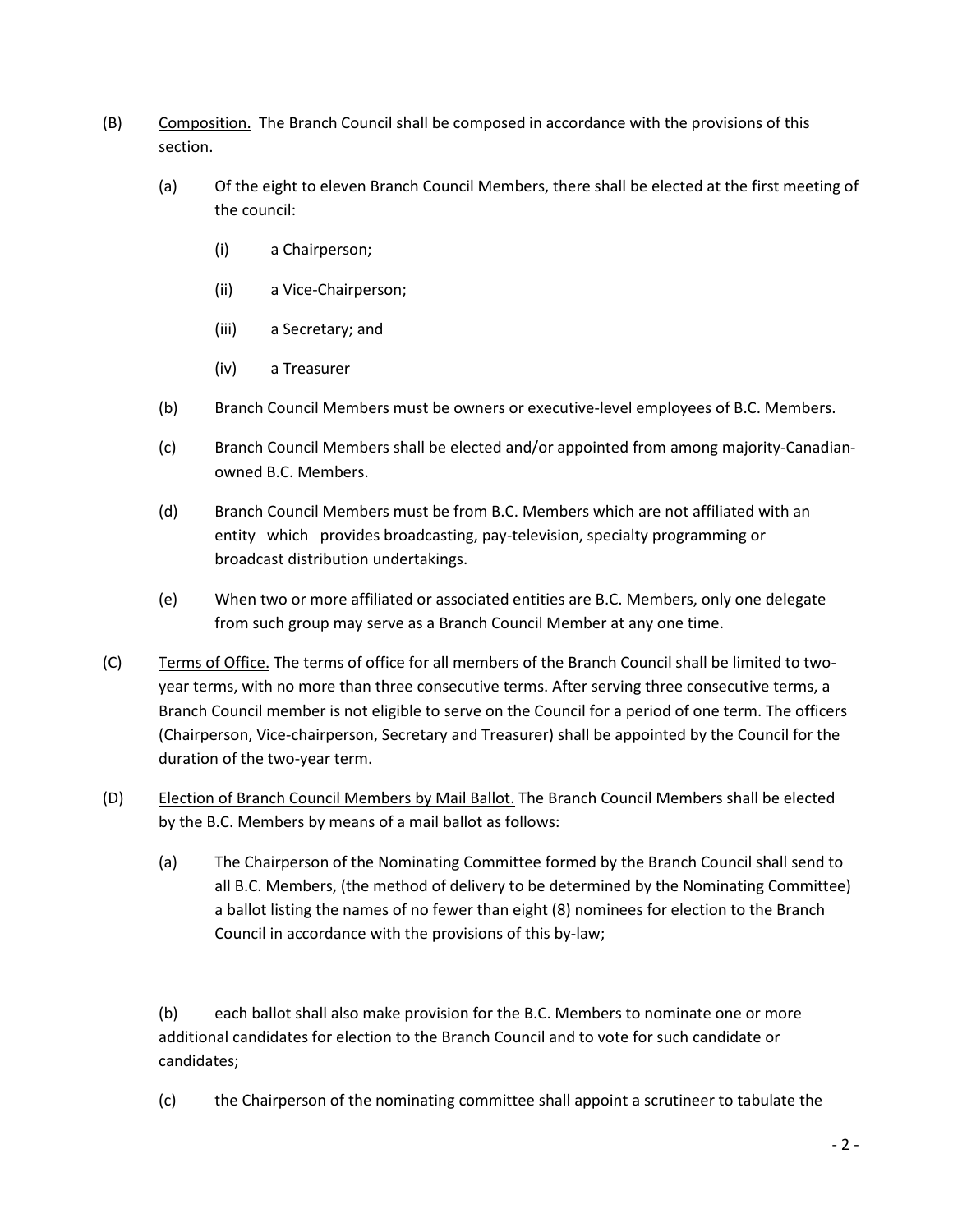results of the mail ballot;

- (d) each B.C. Member shall be given not less than 21 days from the date the ballots are sent to return the completed ballot to such scrutineer (the method of returning completed ballots to be determined by the Nominating Committee);
- (e) the election of the new Branch Council Members shall be determined on the basis of completed ballots received by the scrutineer within the required time period;
- (f) the B.C. Members shall be bound by the results of a valid vote for the election of the new Branch Council contemplated by this section;
- (g) At the conclusion of an election, the new Council shall appoint from its elected members the offices of Chairperson, Vice-chairperson, Secretary and Treasurer of the Branch Council.

Subject to the provisions of this by-law, the newly-elected Branch Council Members shall remain in office for a term as specified in subsection 4(C) or until their respective successors are elected or appointed.

- (E) Nominations from the Floor. A nomination for election as a Branch Council member at the time of the annual meeting of Members by a Member in attendance thereof shall not be permitted.
- (F) Appointment of Branch Council Members commencing in 2022 and ending in 2025 unless extended by the membership at the Annual General Meeting in December, 2025. The Branch Council will be comprised of 8 elected members. In the event that at least 25% of those elected members represent "diversity" (as defined by the CMPA's National Board of Directors), there shall be no additional members appointed to the Branch Council. If less than 25% of the elected Branch Council consists of members representing diversity, the newly formed Branch Council shall within thirty (30) days of its formation, and by majority vote, appoint additional members, provided they are owners or executive-level employees of Canadian-controlled B.C. member companies to ensure at least 25% of the Branch Council's membership consists of members representing diversity. The number of such appointed members shall not exceed three (3).
- (G) Disqualification of Branch Council Member. The office of a Branch Council Member shall be automatically vacated:
	- (a) if the Branch Council Member resigns by delivering a written resignation to the Secretary of the Branch Council;
	- (b) if the Branch Council Member dies or is found by a court of competent jurisdiction to be of unsound mind;
	- (c) if the Branch Council Member becomes bankrupt;
	- (d) if at a special meeting of the B.C. Members a resolution is passed by the votes of 2/3 of the B.C. Members present at the meeting that the Branch Council Member be removed from office;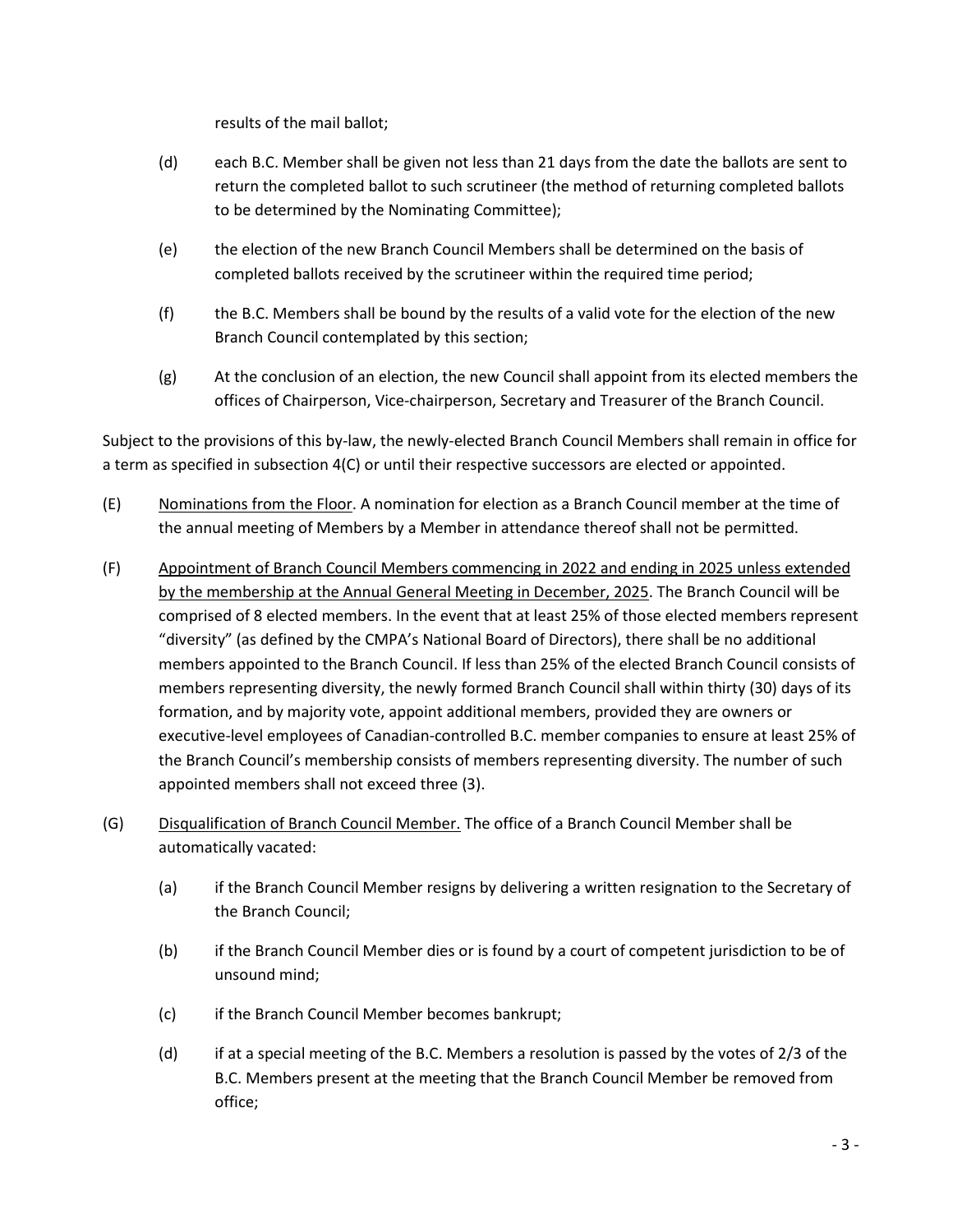- (e) if the B.C. Member of which the Branch Council Member is the delegate is suspended or ceases to be a voting member of the Corporation; or
- (f) if the Branch Council Member ceases to satisfy the conditions of subsections 4(B)(b) and  $4(B)(c)$ .

PROVIDED, however, that if any vacancy shall occur for any reason contained in this section, the Branch Council may, by majority vote, fill the vacancy by appointing a person whose presence will ensure that the composition of the Branch Council remains in accordance with the provisions of this by-law.

- (H) Branch Council Members' Expenses. The Branch Council Members shall serve as such without remuneration, but are entitled to reasonable pre-authorized expenses incurred in the exercise of their duties. Nothing contained in this by-law shall be construed to preclude any Branch Council Member from serving the Branch as an officer or in any other capacity and receiving compensation therefor. In addition, any firm or corporation with which a Branch Council Member is associated may be compensated for rendering services to the Branch.
- (I) Disclosure and Accountability. Each Branch Council Member must comply with sections 27, 28 and 29 of the Society Act (B.C.), or equivalent updated legislation with respect to rendering or the contemplation of rendering any professional service(s) to the Branch, or being a member of any firm, partnership or corporation which has entered or is contemplating entering into a contract with or to perform work for the Branch.

A Branch Council Member shall refrain from voting in respect of any matter relating to any such professional services contract or transaction for work performed or contemplated.

# 5. Powers of the Branch Council

- (A) Administration of Affairs. The Branch Council shall administer the affairs of the Branch and generally exercise all such other powers and do all such other acts and things the Branch is authorized to do.
- (B) Authority of Branch Council. The Branch Council shall have the sole authority to make final decisions on issues that deal with:
	- (a) all British Columbia government policies which directly or indirectly relate to the film and television production industry;
	- (b) non-governmental policies which directly or indirectly relate to the film and television production industry in British Columbia; and
	- (c) local labour relations and negotiations applicable to British Columbia.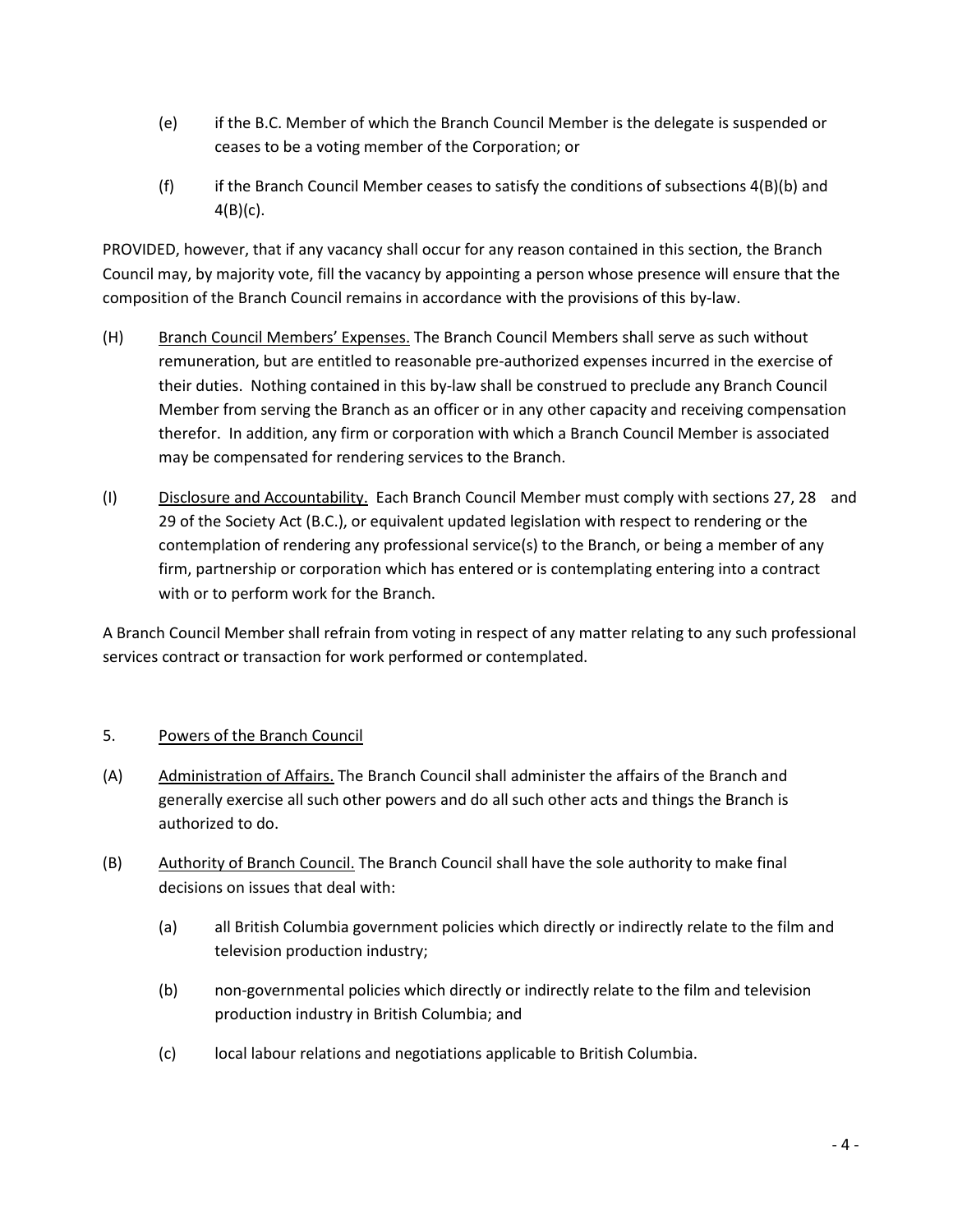- (C) Authorization of Expenditures. The Branch Council shall have power to make and authorize expenditures on behalf of the Branch from time to time for the purpose of furthering the purposes of the Branch on the basis of the budget approved by the Corporation; provided, however, that the signature of a director of the Corporation who is from a B.C. Member is required on all cheques and other negotiable instruments drawn on the bank account or bank accounts of the Branch.
- (D) Agents and Employees. The Branch Council, in consultation with the Corporation, may appoint such agents and engage such employees as it shall deem necessary from time to time and such persons shall have such authority and shall perform such duties as shall be prescribed by the Branch Council. The Branch Council may delegate to an officer or officers of the Branch the right to appoint such agents, engage such employees and pay remuneration to such persons. Hiring criteria, including financial guidelines, will be the responsibility of the Branch Council in conjunction with the Corporation.
- (E) Grants and Donations. The Branch Council may, on behalf of the Branch, acquire, accept, solicit or receive grants, bequests and donations of any kind whatsoever for the purposes of furthering the purposes of the Branch.
- (F) Duty of Branch Council. Members of the Branch Council must act honestly and in good faith and in the best interests of the Branch, and must exercise care, diligence and skill in exercising the powers and performing the functions of a Branch Council Member.

# 6. Meetings of the Branch Council

(A) Calling of Meetings. The Chairperson, the Vice-Chairperson, the Secretary, the Treasurer, the Executive Secretary (if any) and any two of the Members at Large of the Branch Council may at any time call a meeting of the Branch Council.

Emergency meetings of the Branch Council may only be called on unanimous consent of the members of the Branch Council.

(B) Notice of Meetings. Five (5) clear days written notice by facsimile or electronic transmission, or 14 clear days' written notice by mail, of any meeting of the Branch Council shall be given to all Branch Council Members and such notice shall designate a time and a place for such meeting and, where possible, an agenda or topic.

No error or omission in giving notice of any meeting of the Branch Council shall invalidate such meeting and any Branch Council member may at any time waive notice of such meeting and may ratify, approve and confirm any or all proceedings taken or had thereat.

(C) Voting. Questions arising at all meetings of the Branch Council shall be decided, unless otherwise, determined in this by-law, by a majority vote. In the case of an equal number of votes, the motion or issue shall be considered defeated.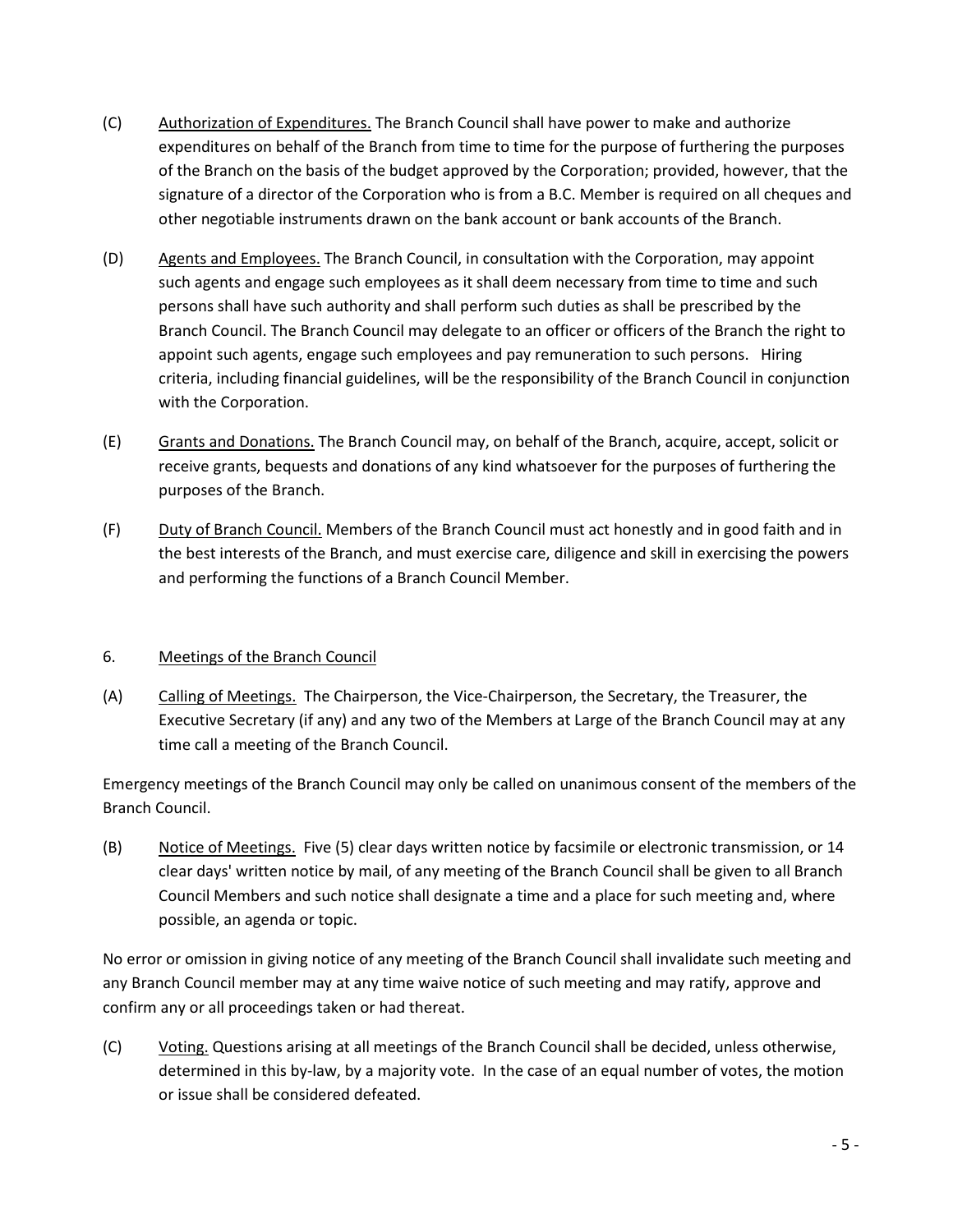(D) Meetings by Teleconference. If all Branch Council Members consent generally or in respect of a particular meeting, a Branch Council Member may participate in a meeting of the Branch Council or of a committee of the Branch Council by means of a conference telephone or other communications facilities as permit all persons participating in the meeting to hear each other, and a Branch Council Member participating in such a meeting by such means is deemed to be at the meeting.

# 7. Committees

- (A) Nominating Committee. There shall be a nominating committee of the Branch which shall be appointed by the Branch Council Members.
- (B) Duties, Term and Expenses of Nominating Committee. At the end of each two-year term, the Nominating Committee shall be charged with nominating individuals for positions on the Branch Council, ensuring that those nominated by it reflect the requirements of this by-law. Any member of the Nominating Committee may be removed by a majority vote of the Branch Council members. Nominating Committee members shall receive no remuneration for serving as such, but are entitled to reasonable pre-authorized expenses incurred in the exercise of their duties.
- (C) Special Committees. The Branch Council may designate such special committees as may be necessary or desirable from time to time to conduct the affairs of the Branch. Such committees shall keep records and shall submit reports to the Branch Council as the Branch Council may require.
- (D) Composition, Term and Expenses of Special Committees. The Branch Council shall appoint chairpersons and members of the special committees from among the representatives of the B.C. Members and the Branch's staff. Any committee member may be removed by a majority vote of the Branch Council Members. Special committee members shall receive no remuneration for serving as such, but are entitled to reasonable pre¬-authorized expenses incurred in the exercise of their duties.

# 8. Amendment of Provisions relating to the British Columbia Branch (SECTION SEVENTEEN)

- (A) Notice. Where amendments are proposed to these by-laws, such amendments shall be made by providing 10 days' notice in writing of the proposed amendments to the BC Membership and must be passed by a majority vote of the BC members present at a duly constituted membership meeting.
- (B) Insofar as they are not inconsistent with the general purposes of the CMPA by-laws, by-law amendments relating to sections 4 , 6 and 7 shall be delegated to the BC Branch in accordance